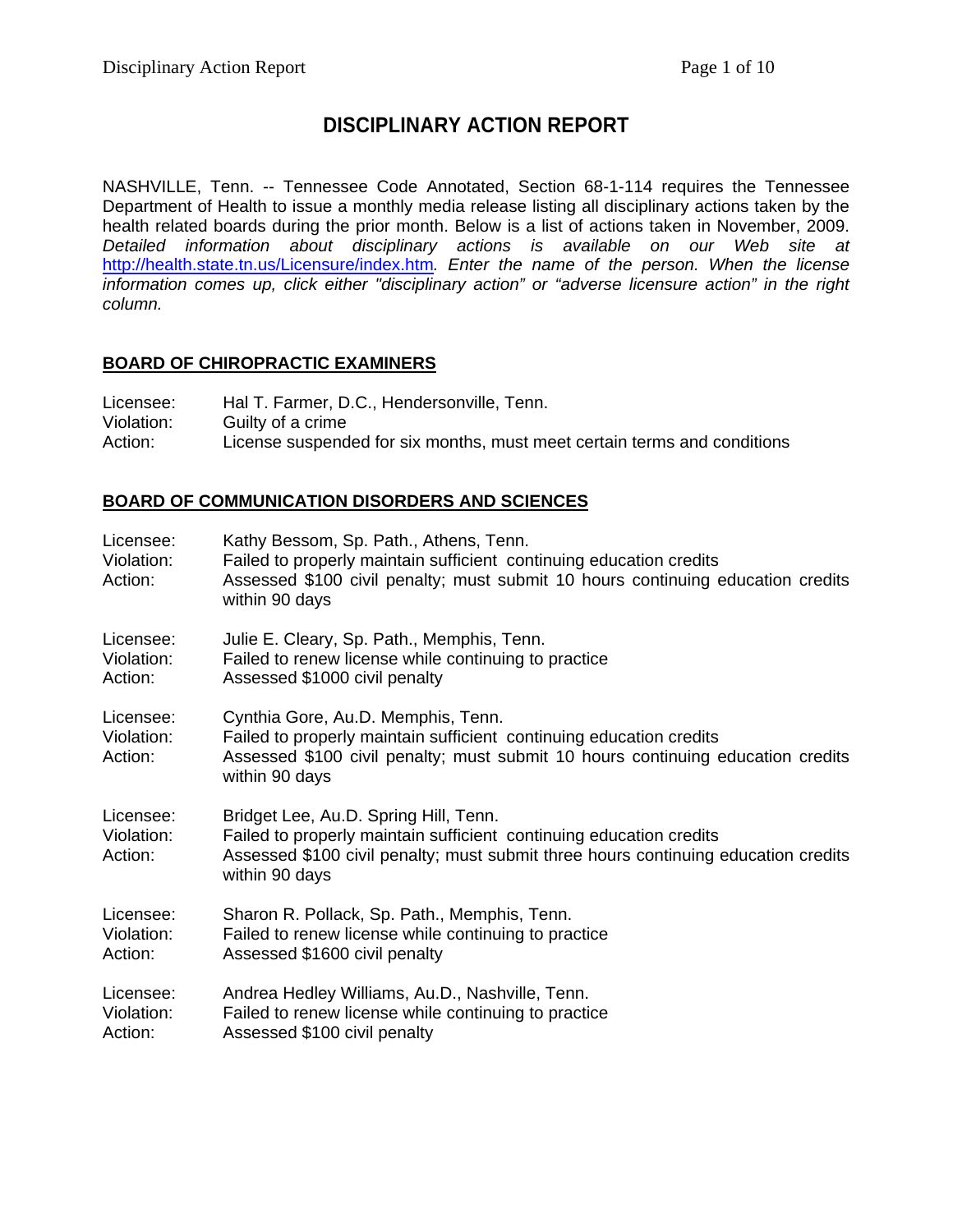# **BOARD OF DENTISTRY**

| Licensee:  | Armantine S. Yow, D.A., Mount Juliet, Tenn. |
|------------|---------------------------------------------|
| Violation: | Failed to renew license in a timely manner  |
| Action:    | Assessed \$2,400 civil penalty              |

### **BOARD OF LICENSED PROFESSIONAL COUNSELORS**

| Licensee:  | Mark E. Baldwin, L.P.C., Jackson, Tenn.                                       |
|------------|-------------------------------------------------------------------------------|
| Violation: | Failed to properly maintain or submit sufficient continuing education credits |
| Action:    | Assessed \$200 civil penalty                                                  |
| Licensee:  | James A. Brasher, L.P.C., Memphis, Tenn.                                      |
| Violation: | Failed to properly maintain or submit sufficient continuing education credits |
| Action:    | Assessed \$200 civil penalty                                                  |
| Licensee:  | Michael A. Hayes, L.P.C., Cleveland, Tenn.                                    |
| Violation: | Failed to properly maintain or submit sufficient continuing education credits |
| Action:    | Assessed \$200 civil penalty                                                  |
| Licensee:  | Ruth E. Meyer, L.P.C., Jackson, Tenn.                                         |
| Violation: | Failed to properly maintain or submit sufficient continuing education credits |
| Action:    | Assessed \$200 civil penalty                                                  |
| Licensee:  | Michael A. Hayes, L.P.C., Cleveland, Tenn.                                    |
| Violation: | Failed to properly maintain or submit sufficient continuing education credits |
| Action:    | Assessed \$200 civil penalty                                                  |
| Licensee:  | Larry T. Swaim, C.M.F.T., Smyrna, Tenn.                                       |
| Violation: | Failed to properly maintain or submit sufficient continuing education credits |
| Action:    | Assessed \$200 civil penalty                                                  |

### **BOARD OF MASSAGE**

| Licensee:                          | Gregory Lane Bowling, M.T., Nolesnsville, Tenn.*                                                                                                                                                                                                                                |
|------------------------------------|---------------------------------------------------------------------------------------------------------------------------------------------------------------------------------------------------------------------------------------------------------------------------------|
| Violation:                         | Guilty of a crime                                                                                                                                                                                                                                                               |
| Action:                            | License permanently revoked                                                                                                                                                                                                                                                     |
| Licensee:<br>Violation:<br>Action: | William A. Pence, M.T., Columbia, Tenn.<br>Guilty of crimes that involve alcohol and controlled substances<br>License issued with condition that an Action Plan with compliance be entered with<br>the Lighthouse Professional Services; must meet certain terms and conditions |
| Licensee:                          | Kathleen Rosemary, M.T., Summertown, Tenn.*                                                                                                                                                                                                                                     |
| Violation:                         | Practicing on an expired license                                                                                                                                                                                                                                                |
| Action:                            | Assessed \$500 civil penalty, plus costs                                                                                                                                                                                                                                        |

*\*This practitioner was disciplined on October 26, 2009, and the information was not available in time for inclusion in last month's news release.*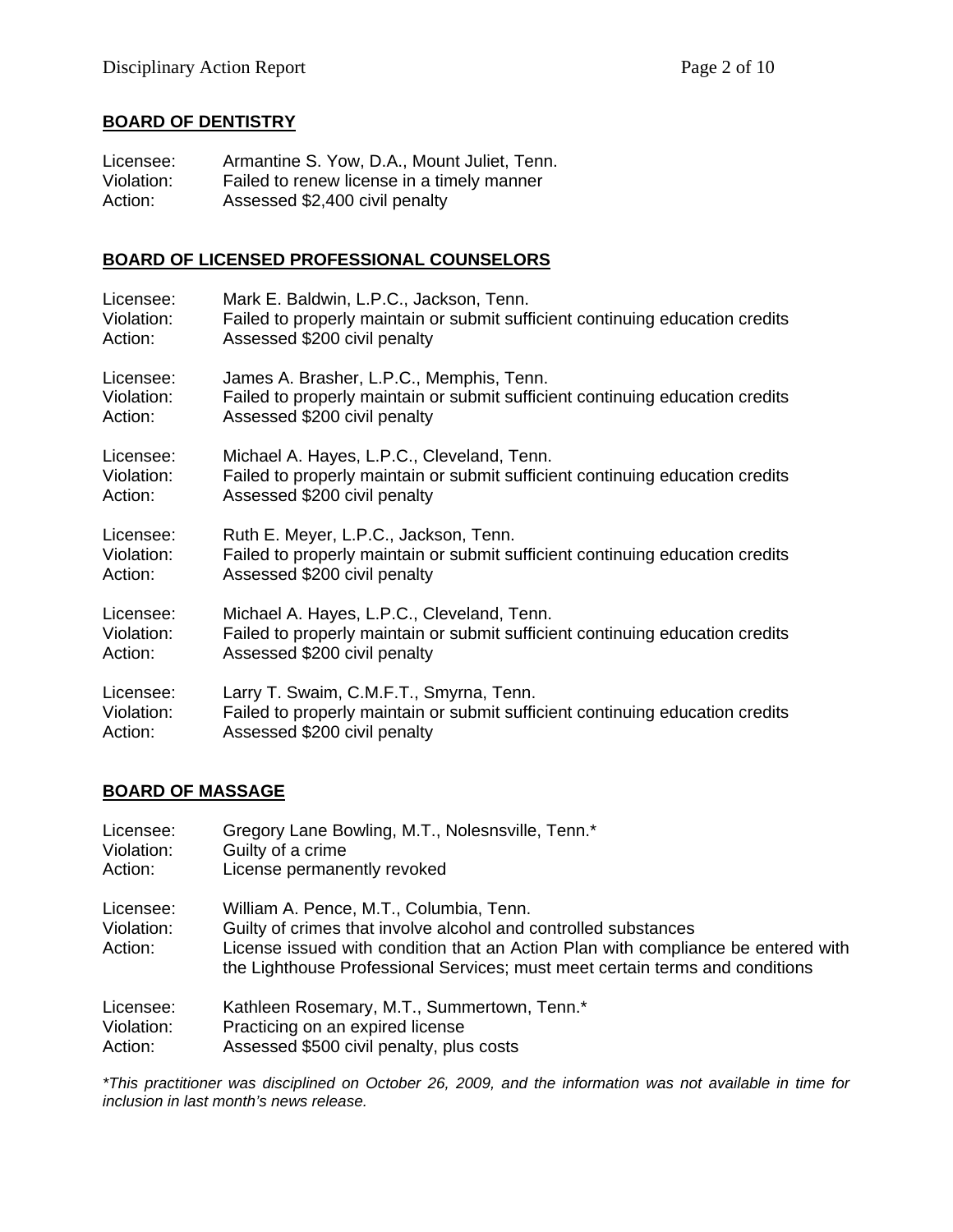# **BOARD OF MEDICAL EXAMINERS**

| Licensee:<br>Violation:<br>Action:   | James M. Bachstein, M.D., Lebanon, Tenn.<br>Inappropriate prescribing controlled substances<br>License placed on probation for no less than three years unless otherwise stated;<br>must meet certain terms and conditions; and assessed costs                                                              |
|--------------------------------------|-------------------------------------------------------------------------------------------------------------------------------------------------------------------------------------------------------------------------------------------------------------------------------------------------------------|
| Licensee:<br>Violation:<br>Action:   | Richard S. Clark, M.D., West Memphis, Tenn.<br>Action taken by state of Arkansas and North Carolina<br>License indefinitely suspended, action stayed due to compliance with other state<br>action                                                                                                           |
| Licensee:<br>Violation:<br>Action:   | Suzanne P. Riva Grisham, M.D., Nashville, Tenn.<br>Prescribing violation<br>License placed on probation for five years, must maintain 100 percent advocacy<br>with the Tennessee Medical Foundation                                                                                                         |
| Licensee:<br>Violation:<br>Action:   | Joseph G. Grau, M.D., Maryville, Tenn.<br>Failure to pay delinquent privilege taxes<br>Must pay all delinquent privilege taxes and penalties within 180 days; assessed<br>\$100 civil penalty, plus costs                                                                                                   |
| Licensee:<br>Violation:<br>Action:   | Roger Charles Joy, M.D., Danville, Illinois *<br>Action taken by state of Illinois<br>License suspended until terms of Illinois order are met                                                                                                                                                               |
| Individual:<br>Violation:<br>Action: | Naveed A. Khan, Unlicensed, Knoxville, Tenn.<br>Action taken by state of Alabama, New York and Georgia<br>Cease and desist any conduct that is considered the practice of medicine;<br>assessed \$500 civil penalty, plus costs                                                                             |
| Licensee:<br>Violation:<br>Action:   | Helmut G. Kramer, M.D., Punta Gorda, Fla.<br>Failure to pay delinquent privilege taxes<br>License revoked; must pay all delinquent privilege taxes and penalties; assessed<br>costs                                                                                                                         |
| Licensee:<br>Violation:<br>Action:   | Karl E Lawrence, M.D., Knoxville, Tenn.<br>Inappropriately prescribed controlled substances<br>License placed on probation for five years, must meet certain terms and<br>conditions, assessed \$5,000 civil penalties, plus costs                                                                          |
| Licensee:<br>Violation:<br>Action:   | Angela S. Moss, M.D., Gordonsville, Tenn.<br>Prescribing violation<br>License placed on probation for two years; must meet certain terms and<br>conditions; and assessed costs                                                                                                                              |
| Licensee:<br>Violation:<br>Action:   | Robert W. Osteen, M.D., Crossville, Tenn.<br>Diverted fentanyl for his personal use and altered narcotic count sheet in effort to<br>conceal the diversion<br>License placed on probation for not less than five years; must maintain advocacy<br>with the Tennessee Medical Foundation; and assessed costs |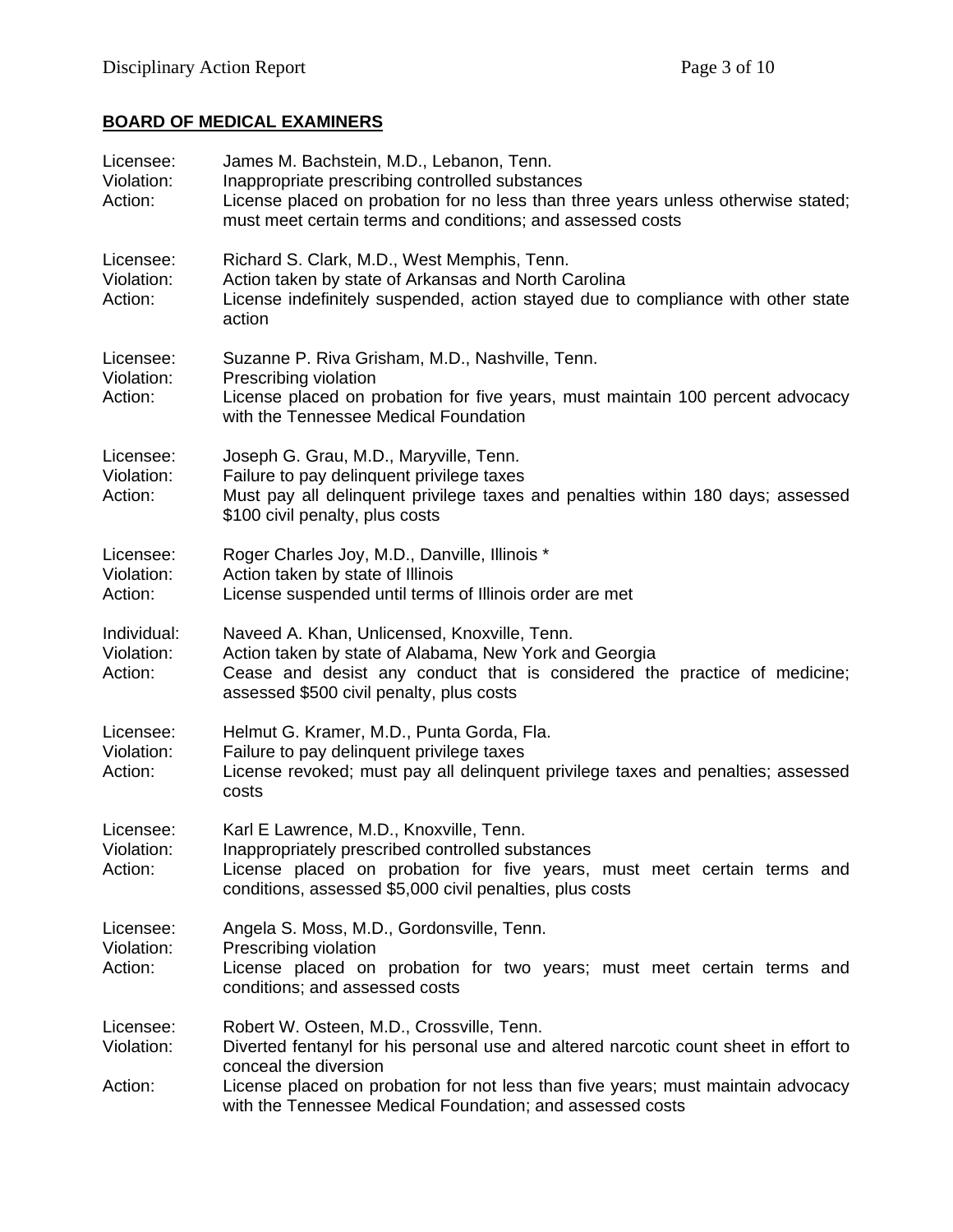| Licensee:<br>Violation:<br>Action: | Larry E. Perry, M.D., Oneida, Tenn.<br>Sexual misconduct with patients<br>License summarily suspended                                                                                                                                                                                   |
|------------------------------------|-----------------------------------------------------------------------------------------------------------------------------------------------------------------------------------------------------------------------------------------------------------------------------------------|
| Licensee:<br>Violation:<br>Action: | Keith E. Pratt, M.D., Rogersville, Tenn.<br>Failure to maintain patient records<br>License reprimanded; must meet certain terms and conditions; assessed \$3,000<br>civil penalty, plus costs                                                                                           |
| Licensee:<br>Violation:<br>Action: | Rajashaker P. Reddy, M.D., Atlanta, Ga.<br>Action taken by state of Alabama, New York and Georgia<br>Assessed \$2,000 civil penalty, plus costs                                                                                                                                         |
| Licensee:<br>Violation:<br>Action: | Milton Smith, M.D., Lynchburg, Tenn.<br>Failure to pay delinquent privilege taxes<br>License revoked; must pay all delinquent privilege taxes and penalties; assessed<br>costs                                                                                                          |
| Licensee:<br>Violation:<br>Action: | Hani M. Sonbati, M.D., Staten Island, NY<br>Failure to pay delinquent privilege taxes<br>License revoked; must pay all delinquent privilege taxes and penalties within 1<br>year; and assessed costs                                                                                    |
| Licensee:<br>Violation:<br>Action: | David L. Stockton, M.D., Winchester, Tenn.<br>Pled guilty to misdemeanor DUI<br>License placed on probation for no less than five years and until certain terms and<br>conditions are met; must maintain lifetime advocacy with the Tennessee Medical<br>Foundation; and assessed costs |
| Licensee:<br>Violation:<br>Action: | Ronald R. Trotman Sr., M.D., Atlanta, Ga.<br>Failure to pay delinquent privilege taxes<br>License suspended; must pay all delinquent privilege taxes and penalties to the;<br>and assessed costs                                                                                        |
| Licensee:<br>Violation:<br>Action: | Barton W. Warner, M.D., Murfreesboro, Tenn.<br>Failed to properly maintain sufficient continuing education credits<br>Assessed \$120 civil penalty; must submit two hours continuing education credits<br>within 180 days and an additional ten hours within two years                  |
| Licensee:<br>Violation:<br>Action: | Teresa Dunn Warren, Med Xray, Lavinia, Tenn.<br>Failed to properly maintain sufficient continuing education credits<br>Assessed \$280 civil penalty; must submit six hours continuing education credits<br>within 180 days                                                              |
| Licensee:<br>Violation:<br>Action: | Sarah Berke Willing, M.D., Salt Lake City, Utah<br>Failure to pay delinquent privilege taxes<br>Must pay all delinquent privilege taxes within 180 days; assessed \$300 civil<br>penalty and costs                                                                                      |
| Licensee:                          | Stephen J. Yallourakis, M.D., Kingsport, Tenn.                                                                                                                                                                                                                                          |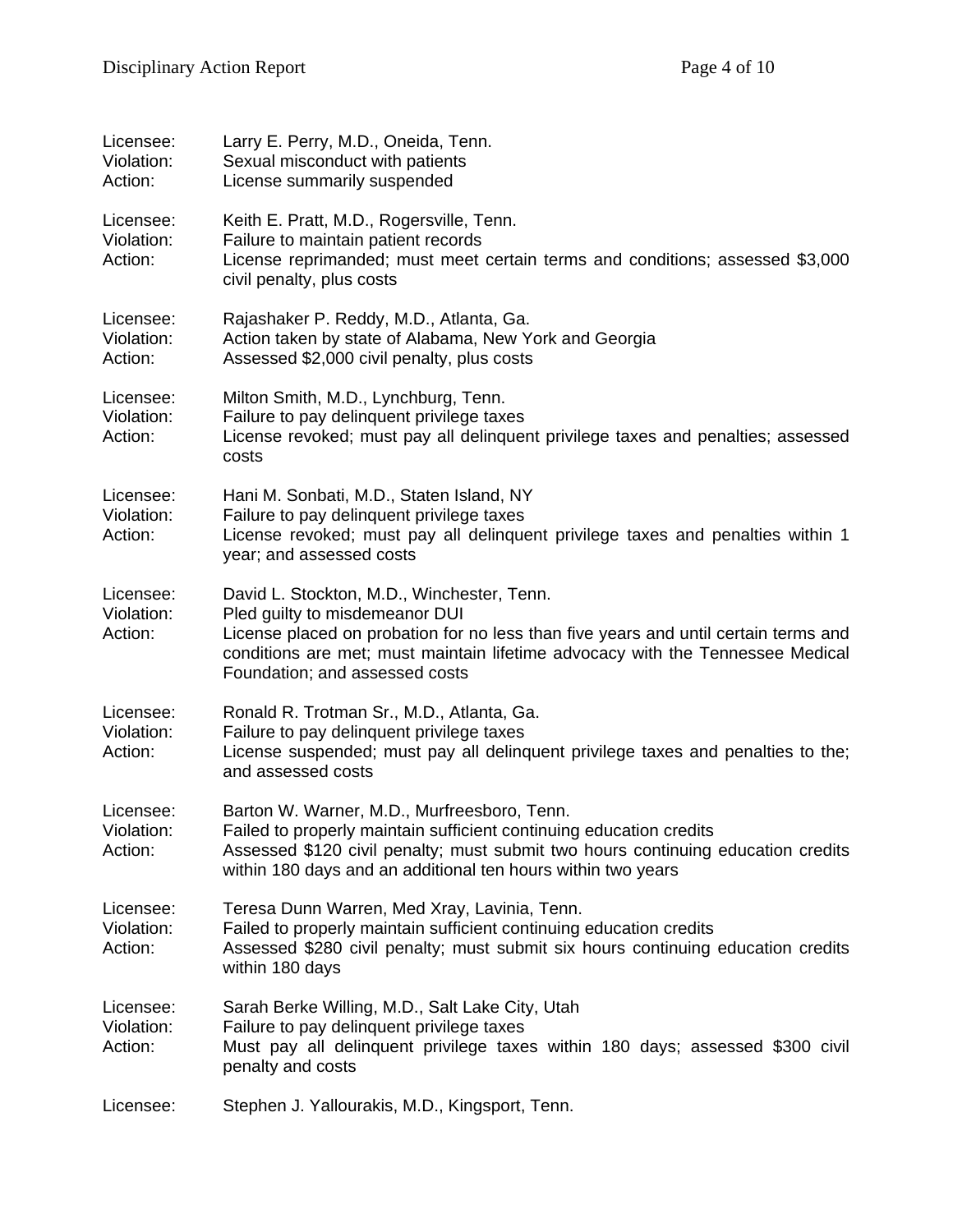Violation: Failed to properly maintain sufficient continuing education credits Action: Assessed \$280 civil penalty; must submit 2.5 hours continuing education credits within 180 days and an additional 10 hours within two years

*\*This practitioner was disciplined on September 16, 2009, and the information was not available in time for inclusion in September's news release.* 

#### **BOARD OF MEDICAL LABORATORY**

Licensee: Donna Gookin, Memphis, Tenn.

Violation: Failed to comply with terms of contract with the Tennessee Professional Assistance Program

Action: License revoked

#### **BOARD OF NURSING**

| Licensee:  | Debbie R. Lavelle, L.P.N., Burlison, Tenn.             |
|------------|--------------------------------------------------------|
| Violation: | Numerous charting and medication administration errors |
| Action:    | License voluntarily surrendered                        |

#### **BOARD OF NURSING HOME ADMINISTRATORS**

| Licensee:<br>Violation:<br>Action: | Katherine A. Bennett, Memphis, Tenn.*<br>Failed to properly maintain sufficient continuing education credits<br>Assessed \$100 civil penalty; must submit an additional nine hours continuing<br>education credits   |
|------------------------------------|----------------------------------------------------------------------------------------------------------------------------------------------------------------------------------------------------------------------|
| Licensee:<br>Violation:<br>Action: | Tommy Lee Davidson, Ooltewah, Tenn.*<br>Failed to properly maintain sufficient continuing education credits<br>Assessed \$100 civil penalty; must submit an additional nine hours continuing<br>education credits    |
| Licensee:<br>Violation:<br>Action: | David G. Gaither, McMinnville, Tenn.*<br>Failed to properly maintain sufficient continuing education credits<br>Assessed \$100 civil penalty; must submit an additional nine hours continuing<br>education credits   |
| Licensee:<br>Violation:<br>Action: | Mary Frances Pfeifer, Cleveland, Tenn.*<br>Failed to properly maintain sufficient continuing education credits<br>Assessed \$100 civil penalty; must submit an additional nine hours continuing<br>education credits |
| Licensee:<br>Violation:<br>Action: | John Blackshire White, Bartlett, Tenn.*<br>Failed to properly maintain sufficient continuing education credits<br>Assessed \$100 civil penalty; must submit an additional nine hours continuing<br>education credits |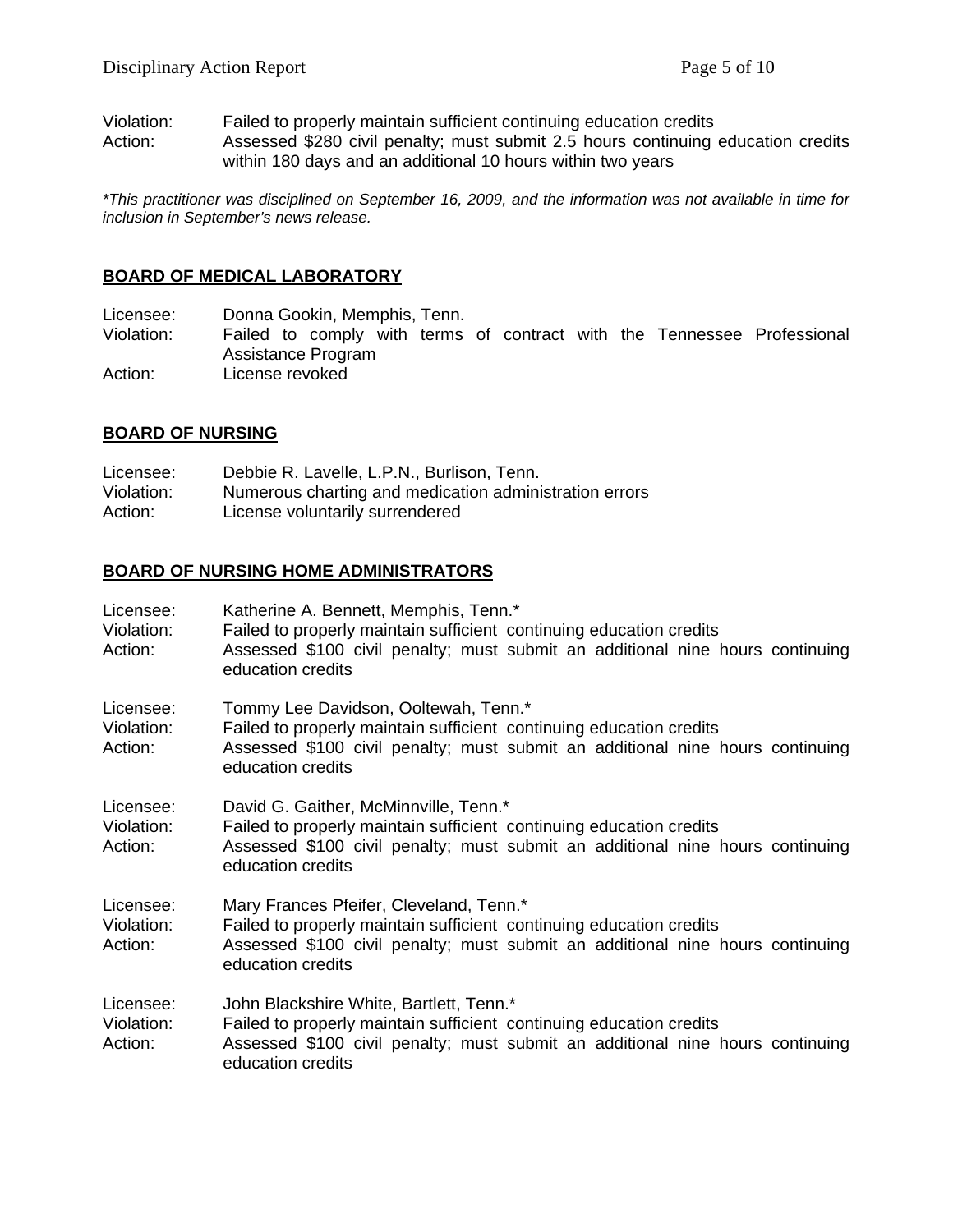*\*This practitioner was disciplined on September 17, 2009, and the information was not available in time for September's news release.* 

### **BOARD OF OCCUPATIONAL THERAPY**

| Licensee:  | Ramon Castillo, O.T., Limestone, Tenn.                    |
|------------|-----------------------------------------------------------|
| Violation: | Action taken by the state of California                   |
| Action:    | License suspended; must meet certain terms and conditions |

#### **BOARD OF OPTOMETRY**

| Licensee:<br>Violation:<br>Action: | Zahra Bagheri-D, O.D., Germantown, Tenn.<br>Failed to properly maintain sufficient continuing education credits<br>Assessed \$100 civil penalty; must submit an additional five hours continuing<br>education credits within next calendar year |
|------------------------------------|-------------------------------------------------------------------------------------------------------------------------------------------------------------------------------------------------------------------------------------------------|
| Licensee:<br>Violation:<br>Action: | Richard A. Landers, O.D, Cummings, Ga.<br>Failed to properly maintain sufficient continuing education credits<br>Assessed \$100 civil penalty; must submit an additional 15 hours continuing<br>education credits within next calendar year     |

#### **BOARD OF OSTEOPATHIC EXAMINATION**

| Licensee:<br>Violation:<br>Action: | Victor Leuba Perez, D.O., Knoxville, Tenn.<br>Failed to properly maintain sufficient continuing education credits<br>Assessed \$410 civil penalty; must submit an additional 10.25 hours continuing<br>education credits within 180 days and an additional 10 hours within two years |
|------------------------------------|--------------------------------------------------------------------------------------------------------------------------------------------------------------------------------------------------------------------------------------------------------------------------------------|
| Licensee:                          | Christian James Rhea, D.O., Nashville, Tenn.                                                                                                                                                                                                                                         |
| Violation:                         | Failed to properly maintain sufficient continuing education credits                                                                                                                                                                                                                  |

Action: Assessed \$200 civil penalty; must submit an additional five hours continuing education credits within 180 days and an additional 10 hours within two years

### **BOARD OF PHARMACY**

| Licensee:<br>Violation: | Michele R. Ashley, R.T., Sparta, Tenn.<br>Removal of a controlled substance from the pharmacy without authorization from a<br>licensed prescriber                        |
|-------------------------|--------------------------------------------------------------------------------------------------------------------------------------------------------------------------|
| Action:                 | <b>Registration revoked</b>                                                                                                                                              |
| Licensee:<br>Violation: | Sara Ann Austill, R.T., Memphis Tenn.<br>Removal of controlled substances from the pharmacy without authorization from a<br>licensed prescriber for her own personal use |
| Action:                 | <b>Registration revoked</b>                                                                                                                                              |
| Licensee:               | Allen Gray Campbell. D.Ph., Murfreesboro, Tenn.                                                                                                                          |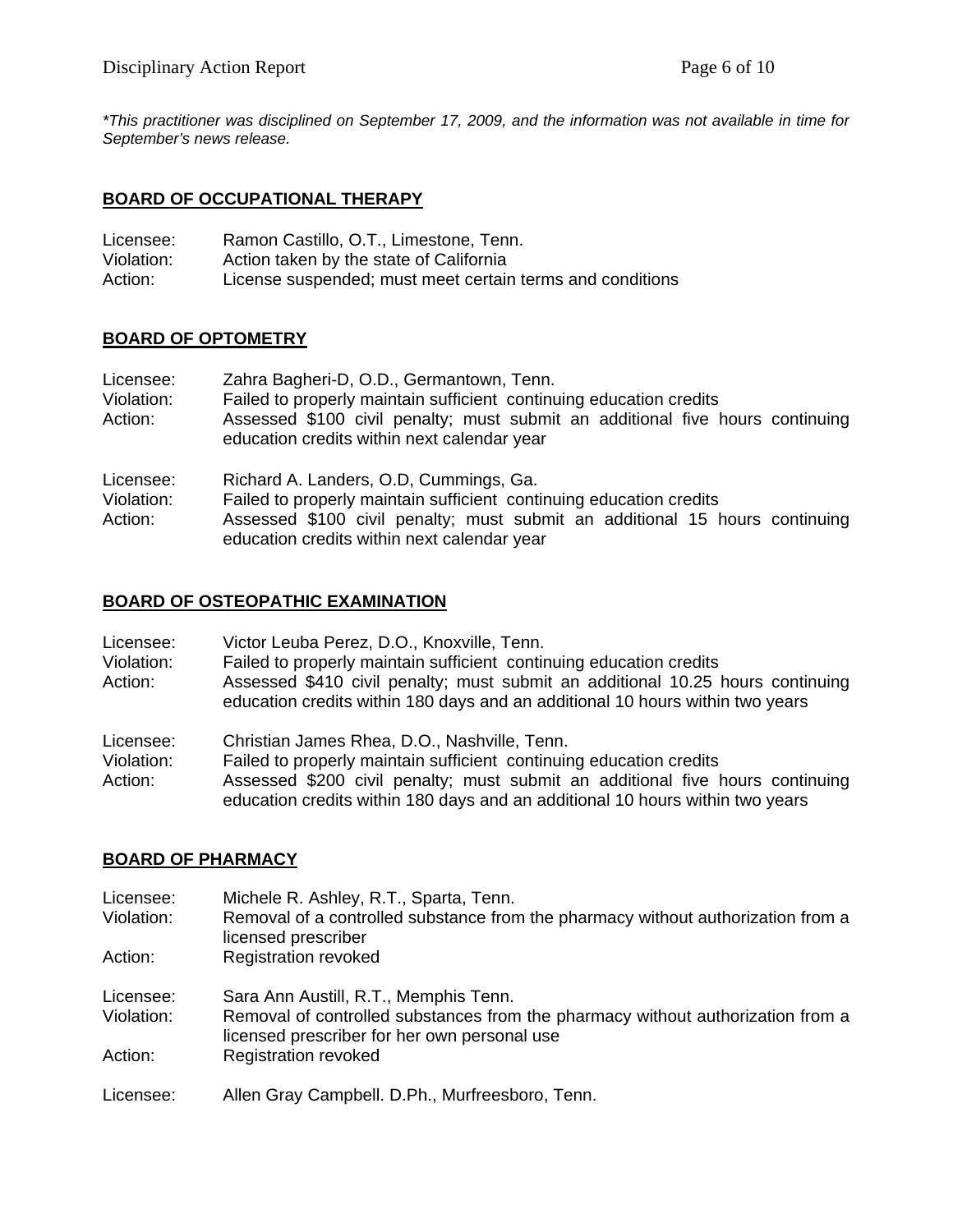| Violation:                         | Failed to provide patient and/or caregiver counseling for new prescription in<br>violation of Board rules                                                                                                                                                                                                          |
|------------------------------------|--------------------------------------------------------------------------------------------------------------------------------------------------------------------------------------------------------------------------------------------------------------------------------------------------------------------|
| Action:                            | Assessed \$500 civil penalty                                                                                                                                                                                                                                                                                       |
| Licensee:<br>Violation:            | Alice Dowell, D.Ph., Silver Point, Tenn.<br>Failed to provide patient and/or caregiver counseling for new prescription in<br>violation of Board rules                                                                                                                                                              |
| Action:                            | Assessed \$500 civil penalty                                                                                                                                                                                                                                                                                       |
| Licensee:<br>Violation:            | Meritt Hargraves Harrison, D.Ph., Hot Springs, Ark.<br>Failed to provide patient and/or caregiver counseling for new prescription in<br>violation of Board rules                                                                                                                                                   |
| Action:                            | Assessed \$500 civil penalty                                                                                                                                                                                                                                                                                       |
| Licensee:<br>Violation:            | Walter E. Holland, D.Ph., Murfreesboro, Tenn.<br>Received mail order prescriptions from patients, repackaged them and sent them<br>back to patients                                                                                                                                                                |
| Action:                            | License suspended for 10 days                                                                                                                                                                                                                                                                                      |
| Licensee:<br>Violation:            | Cabel L. Jones III, D.Ph., Morristown, Tenn.<br>Allowed individuals to work in the pharmacy as pharmacy technicians without<br>proper registration                                                                                                                                                                 |
| Action:                            | Assessed \$4,800 civil penalty                                                                                                                                                                                                                                                                                     |
| Licensee:<br>Violation:            | Erin Janene Killion, R.T., Westmoreland, Tenn.<br>Created and dispensed prescriptions from the pharmacy without authorization<br>from a licensed prescriber                                                                                                                                                        |
| Action:                            | <b>Registration revoked</b>                                                                                                                                                                                                                                                                                        |
| Licensee:<br>Violation:<br>Action: | Brion K. Laplace, D.Ph., Jackson, Tenn.<br>Guilty of a crime<br>License revoked                                                                                                                                                                                                                                    |
| Licensee:<br>Violation:<br>Action: | Leiter's Pharmacy, Unlicensed, San Jose, Cal.<br>Failed to obtain a license before distributing prescription drugs and devices<br>Cease and desist the practice of manufacturing, wholesaling and distributing in the<br>State of Tennessee until obtaining proper licensure; assessed an \$8,400 civil<br>penalty |
| Licensee:<br>Violation:            | Patricia S. Leonard, R.T., Smyrna Tenn.<br>Removal of a controlled substance from the pharmacy without authorization from a<br>licensed prescriber                                                                                                                                                                 |
| Action:                            | <b>Registration revoked</b>                                                                                                                                                                                                                                                                                        |
| Licensee:<br>Violation:<br>Action: | James S. Mason, D.Ph., Murfreesboro, Tenn.<br>Failed to maintain advocacy with the Tennessee Pharmacists Recovery Network<br>License revoked                                                                                                                                                                       |
| Licensee:<br>Violation:            | Jacob Wade McGruder, R.T., Marion, Ark.<br>Removal of controlled substances from the pharmacy without authorization from a<br>licensed prescriber                                                                                                                                                                  |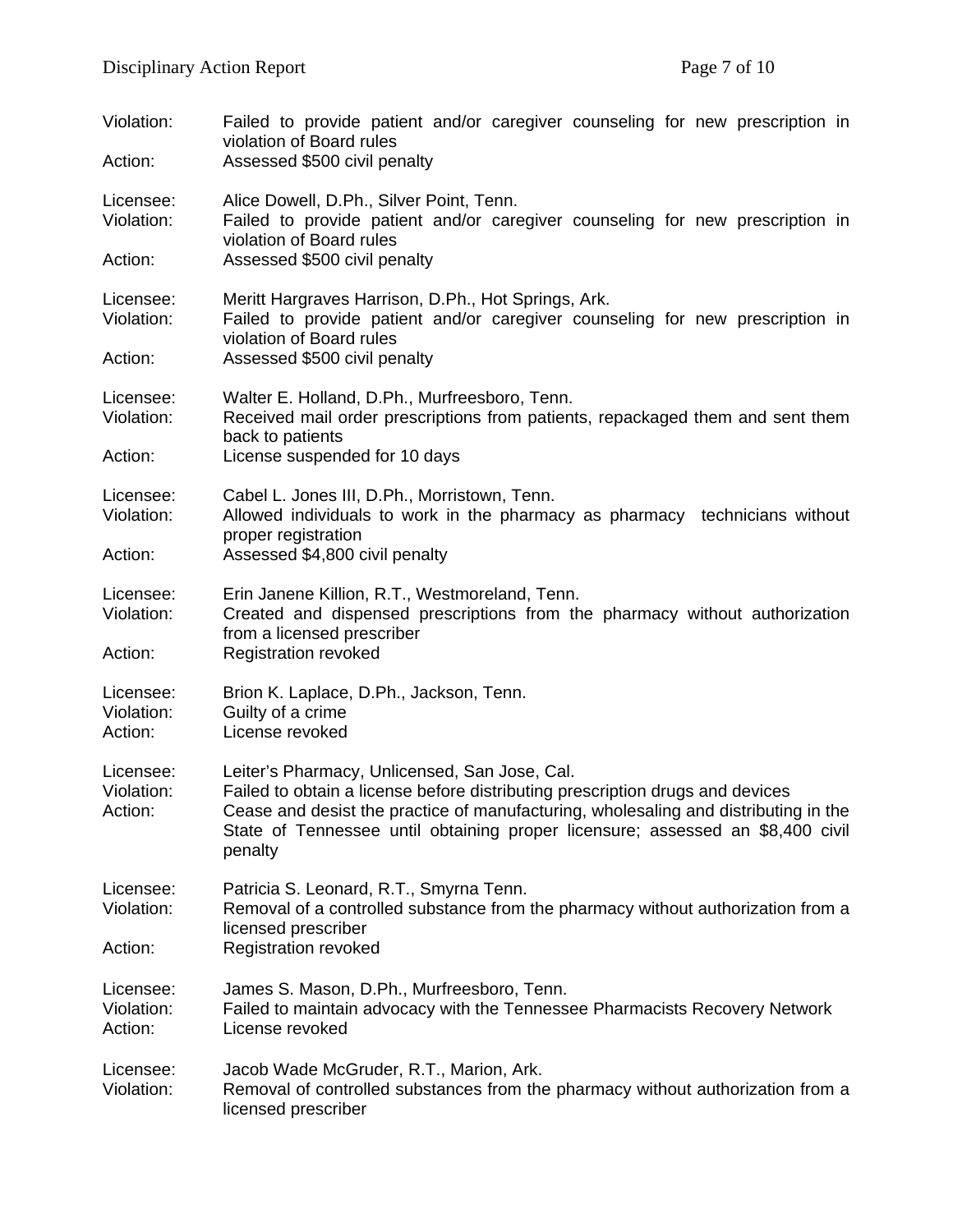| Action:                            | <b>Registration revoked</b>                                                                                                                                                    |
|------------------------------------|--------------------------------------------------------------------------------------------------------------------------------------------------------------------------------|
| Licensee:<br>Violation:            | John R. Moore, D.Ph., Hendersonville, Tenn.<br>Failed to provide patient and/or caregiver counseling for a new and/or refilled<br>prescription in violation of board rules     |
| Action:                            | Assessed \$500 civil penalty                                                                                                                                                   |
| Licensee:<br>Violation:            | Janice Carey Murr, D.Ph., Seymour, Tenn.<br>Failed to provide patient and/or caregiver counseling for new prescription in<br>violation of board rules                          |
| Action:                            | Assessed \$500 civil penalty                                                                                                                                                   |
| Licensee:<br>Violation:            | Cassie Ann Newman, D.Ph., Sevierville, Tenn.<br>Allowed an individual to work in the pharmacy as a pharmacy technician without<br>proper registration                          |
| Action:                            | Assessed \$1,200 civil penalty                                                                                                                                                 |
| Licensee:<br>Violation:            | Troy Michael Rebert, D.Ph., Knoxville, Tenn.<br>Failed to provide patient and/or caregiver counseling for new prescription in<br>violation of board rules                      |
| Action:                            | Assessed \$500 civil penalty                                                                                                                                                   |
| Licensee:<br>Violation:<br>Action: | David R. Robinson, D.Ph., Knoxville, Tenn.<br>Created and dispensed fraudulent prescriptions and billed employer's insurance<br>License indefinitely suspended                 |
| Licensee:<br>Violation:<br>Action: | J. Roger Sells, D.Ph., Soddy Daisy, Tenn.<br>Failed to maintain advocacy with the Tennessee Pharmacists Recovery Network<br>License revoked                                    |
| Licensee:<br>Violation:            | Suong Bang Tran, D.Ph., Memphis, Tenn.<br>Failed to provide patient and/or caregiver counseling for a new and/or refilled<br>prescription in violation of board rules          |
| Action:                            | Assessed \$500 civil penalty                                                                                                                                                   |
| Licensee:<br>Violation:            | Shuntella Denise Wynn, R.T., Memphis, Tenn.<br>Removal of controlled substances from the pharmacy without authorization from a<br>licensed prescriber for her own personal use |
| Action:                            | <b>Registration revoked</b>                                                                                                                                                    |

### **BOARD OF PHYSICAL THERAPY**

Licensee: Billy J. Beasley, Jr., P.A., Hartsville, Tenn. Violation: Failed to properly maintain sufficient continuing education credits<br>Action: Assessed \$100 civil penalty; must submit an additional 3.5 h Assessed \$100 civil penalty; must submit an additional 3.5 hours continuing education credits

Licensee: Eddie L. Crocker, P.T., Dyersburg, Tenn.<br>Violation: Causing injury to a patient Causing injury to a patient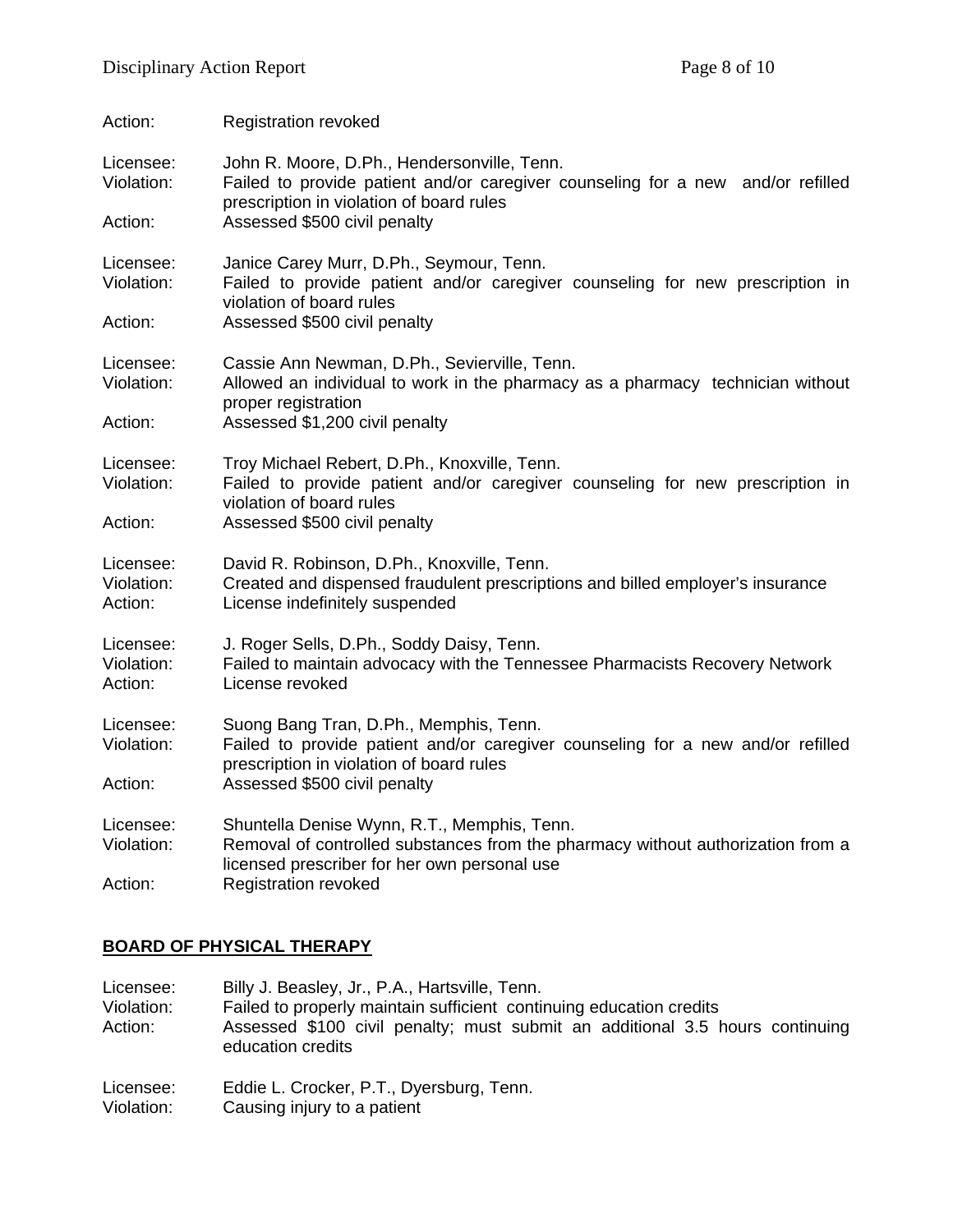Action: License reprimanded Licensee: Tonya Leigh Hailey, P.T.A., Hartsville, Tenn. Violation: Failed to properly maintain sufficient continuing education credits Action: Assessed \$100 civil penalty; must submit an additional 20 hours continuing education credits Licensee: Yvonne W. Wall, P.T.A., Pulaski, Tenn. Violation: Failed to maintain patient confidentiality without prior written consent Action: License placed on probation for one year; must submit 20 hours of continuing education credits in ethics

### **BOARD OF RESPIRATORY CARE**

| Licensee:  | Matilda R. Barnes, L.C.R.T., Columbia, Tenn.                                     |
|------------|----------------------------------------------------------------------------------|
| Violation: | Failed to maintain the advocacy of the Tennessee Professional Assistance         |
|            | Program                                                                          |
| Action:    | License placed on probation for not less than five years; must maintain advocacy |
|            | with the Tennessee Professional Assistance Program                               |

#### **BOARD OF SOCIAL WORKER**

| Licensee:<br>Violation:<br>Action: | Kirk D. Steel, L.C.S.W., Harriman, Tenn.<br>Failed to properly maintain sufficient continuing education credits<br>Assessed \$100 civil penalty; must submit an additional 11 hours continuing<br>education credits        |
|------------------------------------|----------------------------------------------------------------------------------------------------------------------------------------------------------------------------------------------------------------------------|
| Licensee:<br>Violation:<br>Action: | Joseph C. Ventimiglia, L.M.S.W., Memphis, Tenn.<br>Failed to properly maintain sufficient continuing education credits<br>Assessed \$100 civil penalty; must submit an additional 30 hours continuing<br>education credits |

#### **ABUSE REGISTRY**

- Individual: Tracye Bowers, Knoxville, Tenn.
- Abuse: Neglect/Verbal
- Action: Placed on Abuse Registry
- Individual: Christopher Bruner, Rogersville, Tenn. Abuse: Physical/Emotional
- Action: Placed on Abuse Registry
- Individual: Althea Christmas, Nashville, Tenn. Abuse: Physical/Neglect Action: Placed on Abuse Registry